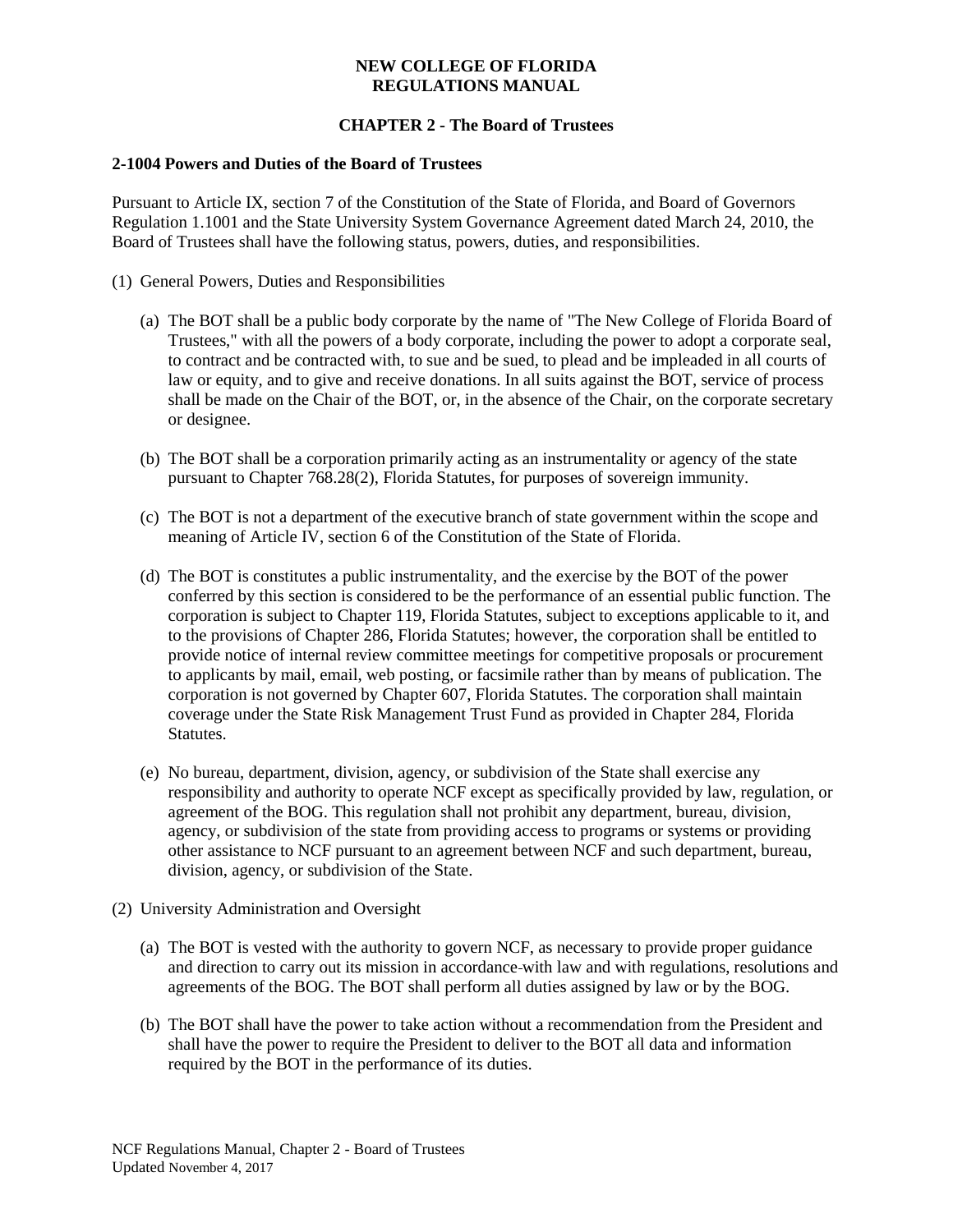- (c) The BOT may establish committees to address matters including, but not limited to, academic and student affairs, strategic planning, finance, audit, property acquisition and construction, personnel, and budgets.
- (d) The BOT shall adopt a strategic plan specifying institutional goals and objectives that are in alignment with the College's mission, the BOG system-wide strategic plan, and BOG regulations. The BOT strategic plans shall be submitted to the BOG for approval.
- (e) The BOT shall prepare a multi-year work-plan that outlines the College's top priorities, strategic directions, and specific actions and financial plans for achieving those priorities, as well as performance expectations and outcomes on institutional and system-wide goals. The work-plan shall reflect the College's distinctive mission and focus on core institutional strengths within the context of State University System goals and regional and statewide needs. The work-plan shall be submitted to the BOG.
- (f) The BOT shall maintain an effective information system to provide accurate, timely, and costeffective information about the College, and shall require that all data and reporting requirements of the BOG, accreditors, and other governing bodies are met.
- (g) The BOT may promulgate regulations and procedures related to data and technology, including information systems, communications systems, computer hardware and software, and networks.
- (h) The BOT may secure comprehensive general liability insurance pursuant to Chapter 1004.24, Florida Statutes.
- (i) The BOT may provide for payment of the cost of civil actions against its officers, employees, or agents pursuant to Chapter 1012.965, Florida Statutes.
- (j) The BOT may promulgate regulations in accordance with the Regulation Development Procedure adopted by the BOG.
- (k) The BOT may govern traffic on the grounds of the College and in other areas in accordance with law and any mutual aid agreements entered into with other law enforcement agencies.
- (l) The BOT shall be responsible for campus safety and emergency preparedness, to include safety and security measures for College personnel, students, and campus visitors.
- (m) The BOT may create divisions of sponsored research and establish policies regulating the administration and operation of the divisions of sponsored research.
- (3) Academic Programs and Student Affairs
	- (a) The BOT has responsibility for ensuring that students have access to general education courses as identified in regulation and requiring no more than one hundred and twenty (120) semester hours of coursework for baccalaureate degree programs unless approved by the BOG. At least half of the required coursework for any baccalaureate degree must be offered at the lower-division level, except in program areas approved by the BOG.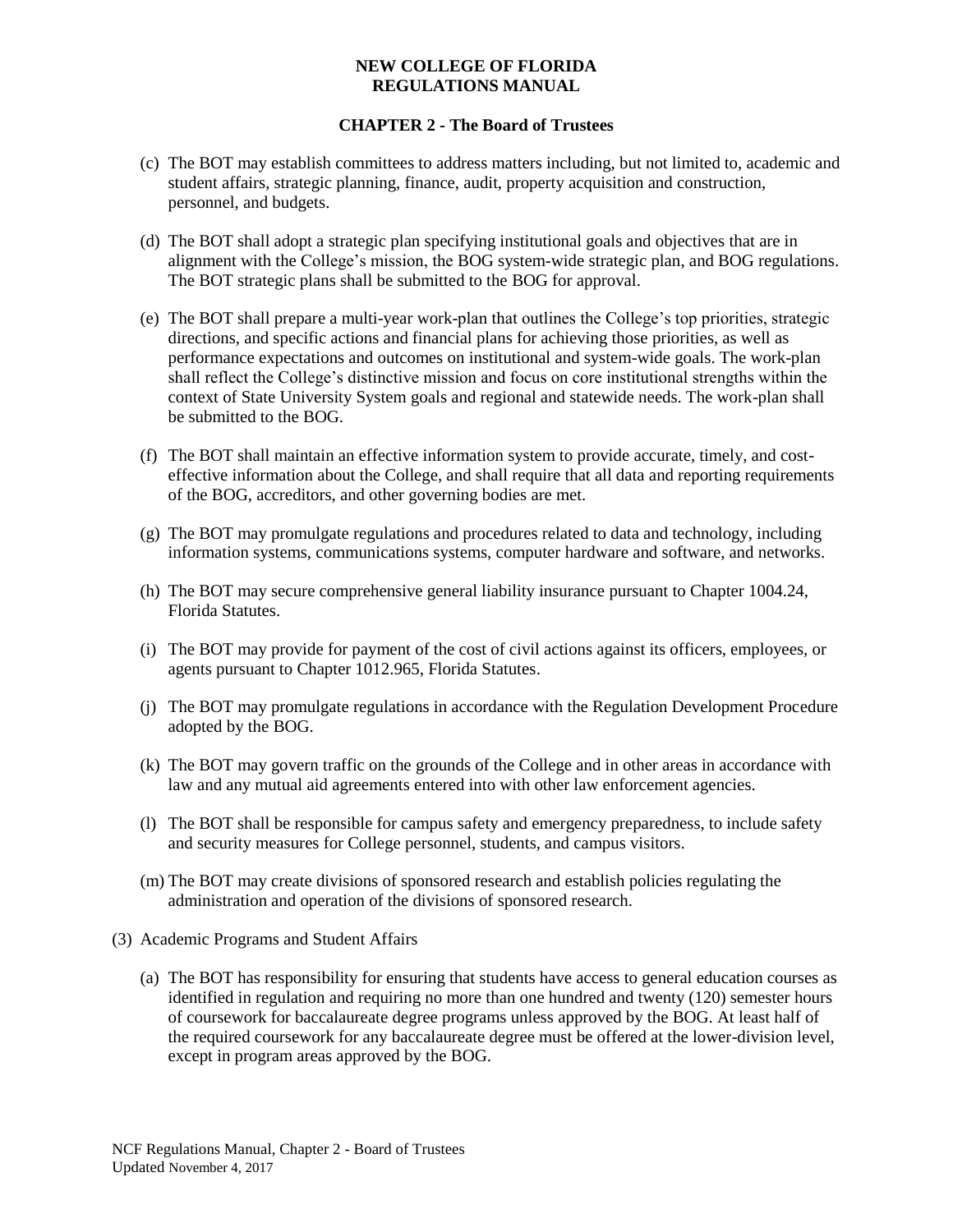- (b) The BOT shall adopt College regulations or policies consistent with BOG regulations in areas including, but not limited to the following.
	- 1. The BOT has responsibility for the establishment and discontinuance of degree programs up to and including the master's degree level; the establishment and discontinuance of course offerings; provision of credit and noncredit educational offerings; location of classes; services provided; and dissemination of information concerning such programs and services. Approval of new programs must be pursuant to criteria established by the BOG;
	- 2. The BOT must identify its core curricula and work with school districts to ensure that its curricula coordinate with the core curricula and prepare students for college-level work. The BOT may establish intra-institutional and inter-institutional programs to maximize articulation pursuant to Chapter 1007.22, Florida Statutes;
	- 3. The BOT shall govern admission and financial assistance of students pursuant to Florida Statutes and regulations of the BOG. The BOT may consider the past actions of any person applying for admission or enrollment and may deny admission or enrollment to an applicant because of misconduct if determined to be in the best interest of NCF;
	- 4. The BOT shall establish student performance standards for the award of degrees and certificates;
	- 5. The BOT has responsibility for student activities and organizations;
	- 6. The BOT has responsibility for student records and reports;
	- 7. The BOT must adopt a written anti-hazing regulation, appropriate penalties for violations of such regulation, and a program for enforcing such regulation;
	- 8. The BOT must adopt a policy pursuant to Chapter 1006.53, Florida Statutes, that reasonably accommodates the religious observance, practice, and belief of individual students in regard to admissions, class attendance, and the scheduling of examinations and work assignments; and
	- 9. The BOT shall establish a uniform code of conduct and appropriate penalties for violations of its rules by students and student organizations, including rules governing student academic honesty. Such penalties, unless otherwise provided by law, may include fines, the withholding of diplomas or transcripts pending compliance with rules or payment of fines, and the imposition of probation, suspension, or dismissal.
- (c) The BOT shall establish a committee to periodically review and evaluate the student judicial system. At least one-half of the members of the committee shall be students appointed by the student body president.
- (d) The BOT shall approve the internal procedures of student government organizations.
- (e) The BOT shall require that institutional control and oversight of its intercollegiate athletics program is in compliance with the rules and regulations of the National Collegiate Athletic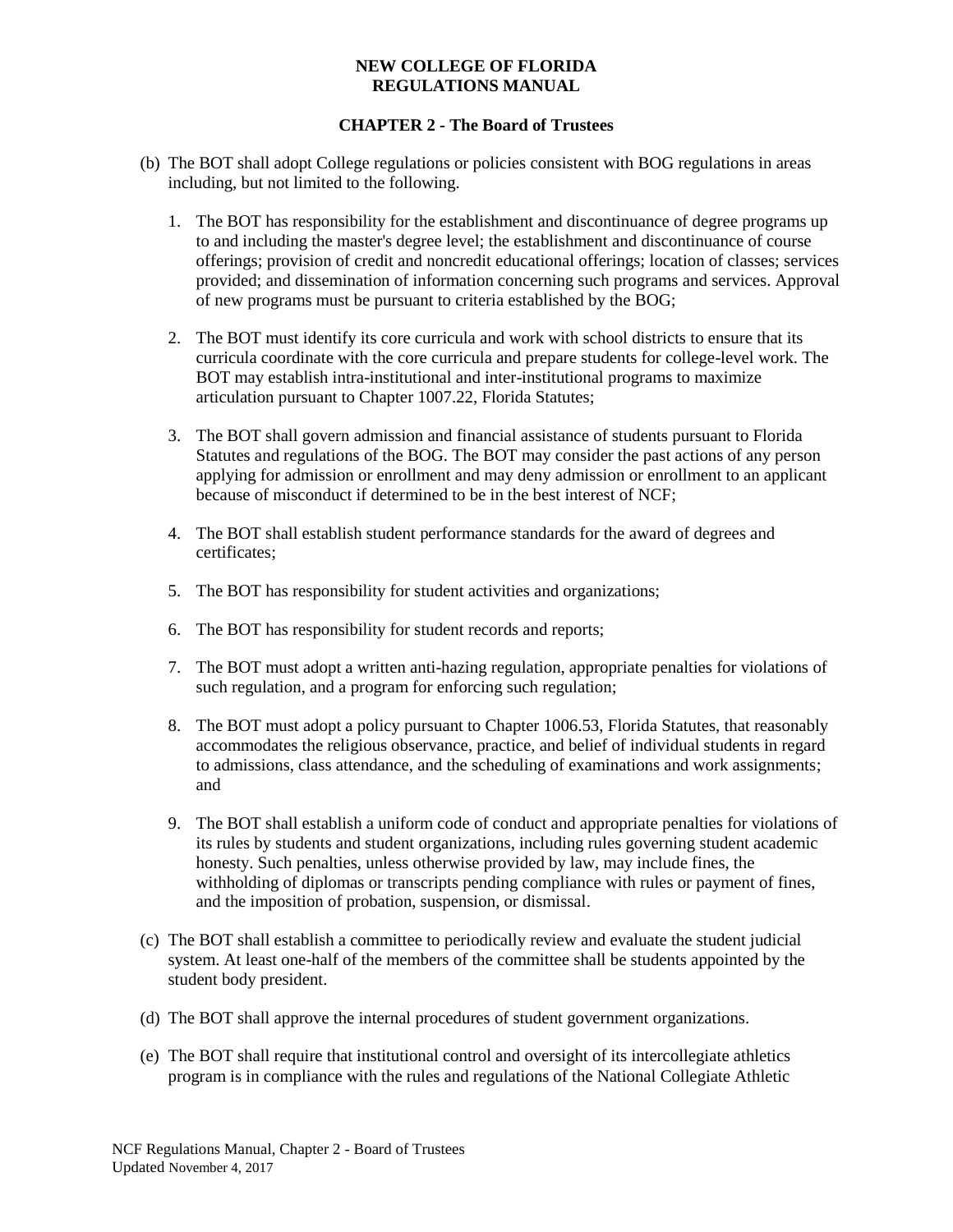## **CHAPTER 2 - The Board of Trustees**

Association. The College President is responsible for the administration of all aspects of the intercollegiate athletics program, as stated in NCF Regulation 2-2002 Powers of the President.

- (4) Personnel
	- (a) The BOT shall provide for the establishment of the personnel program for all College employees, including the President, which may include, but is not limited to, the following:
		- 1. Compensation and other conditions of employment;
		- 2. Recruitment and selection;
		- 3. Non-reappointment;
		- 4. Standards for performance, conduct, evaluation, benefits, and hours of work;
		- 5. Leave policies;
		- 6. Recognition and awards;
		- 7. Inventions and works
		- 8. Travel;
		- 9. Learning opportunities and exchange programs;
		- 10. Academic freedom and responsibility;
		- 11. Promotion, assignment, demotion, transfer, tenure, and permanent status;
		- 12. Ethical obligations and conflicts of interest;
		- 13. Restrictive covenants;
		- 14. Disciplinary actions, complaints, appeals, and grievance procedures; and
		- 15. Separation and termination from employment.
	- (b) The Department of Management Services shall retain authority over College employees for programs established in Chapters 110, 121, 122, and 238, Florida Statutes.
	- (c) To the extent allowed by law, College employees shall continue to be able to participate in the state group insurance programs and the state retirement systems.
	- (d) The BOT may consider the past actions of any person applying for employment and may deny employment to a person because of misconduct if determined to be in the best interest of NCF.
	- (e) The BOT shall act as the sole public employer with regard to all public employees of the College for the purposes of collective bargaining, and shall serve as the legislative body for the resolution of impasses with regard to collective bargaining matters.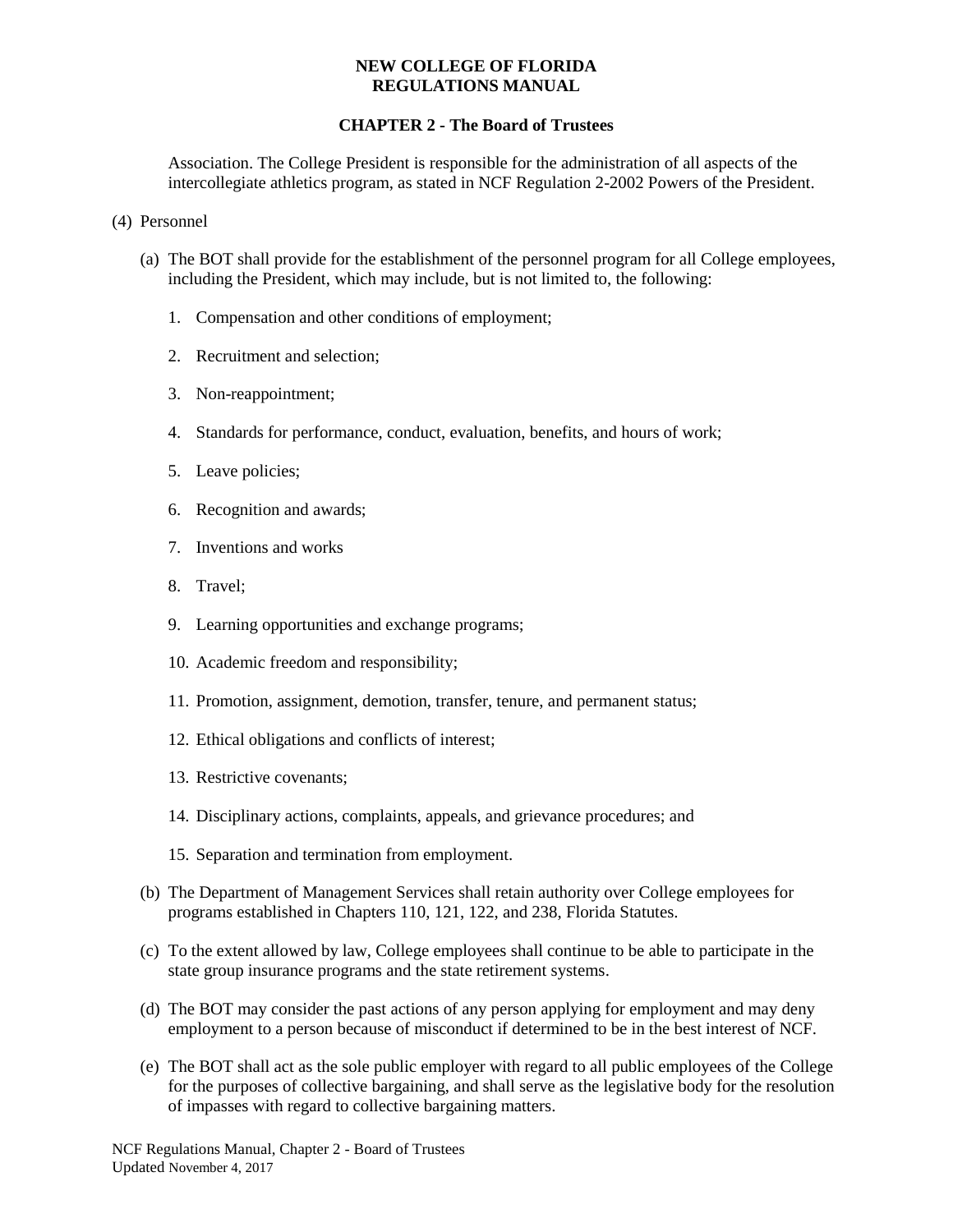- (f) The BOT shall select the President subject to confirmation by the BOG. A Presidential search committee shall be appointed to make recommendations to the full BOT. The BOT shall select a candidate for confirmation, and shall submit a written description of the selection process and criteria, and the qualifications of the selected candidate for BOG consideration. The candidate selected by the BOT shall be required to appear before the BOG at the meeting where confirmation of the candidate will be considered. Such meeting will be held as soon as practicable to ensure a timely transition. A two-thirds vote of the BOG shall be required to deny confirmation of a candidate selected by the BOT.
- (g) In the event the BOT selects an interim President, such selection is subject to confirmation by the Board of Governors. If it is determined by the BOT to be in the best interests of the College, the interim President selected by the BOT may be delegated full authority to serve as the interim President during the period prior to confirmation by the BOG. Continued service as interim President requires confirmation by the BOGs, and the candidate shall be required to appear before the BOG at the meeting where confirmation will be considered. Such meeting will be held as soon as practicable to ensure a timely transition.
- (h) The BOT shall develop guidelines for the annual evaluation of the President.
- (i) The BOT shall conduct an annual evaluation of the President in accordance with rules of the BOG and submit such evaluations to the BOG for review. The evaluation must address the achievement of the performance goals established by the accountability process implemented pursuant to Chapter 1008.46, Florida Statutes, and the performance of the President in achieving the annual and long-term goals and objectives established in the institution's employment equity accountability program implemented pursuant to Chapter 1012.95, Florida Statutes. The Chair of the BOT shall request input from the Chair of the BOG, who may involve the Chancellor, during the annual evaluation process pertaining to responsiveness to the BOG's strategic goals and priorities, and compliance with system-wide regulations.
- (5) Financial Management
	- (a) The BOT shall be responsible for the financial management of the College and shall submit an institutional budget request, including a request for fixed capital outlay, and an operating budget to the BOG for approval in accordance with the guidelines established by the BOG.
	- (b) The BOT shall establish tuition and fees, as well as waivers for tuition and fees, pursuant to the State University System Governance Agreement dated March 24, 2010, BOG regulations and delegation, and Chapters 1009.24 and 1009.26, Florida Statutes.
	- (c) The BOT shall engage in sound debt management practices for the issuance of debt by the College and its direct support organizations, and shall comply with the guidelines established by the BOG in connection with the authorization, issuance, and sale of College and direct support organization debt.
	- (d) The BOT shall account for expenditures of all state, local, federal, and other funds in accordance with BOG guidelines or regulations, and as provided by state or federal law.
	- (e) The BOT may enter into agreements for, and accept, credit card payments as compensation for goods, services, tuition, and fees.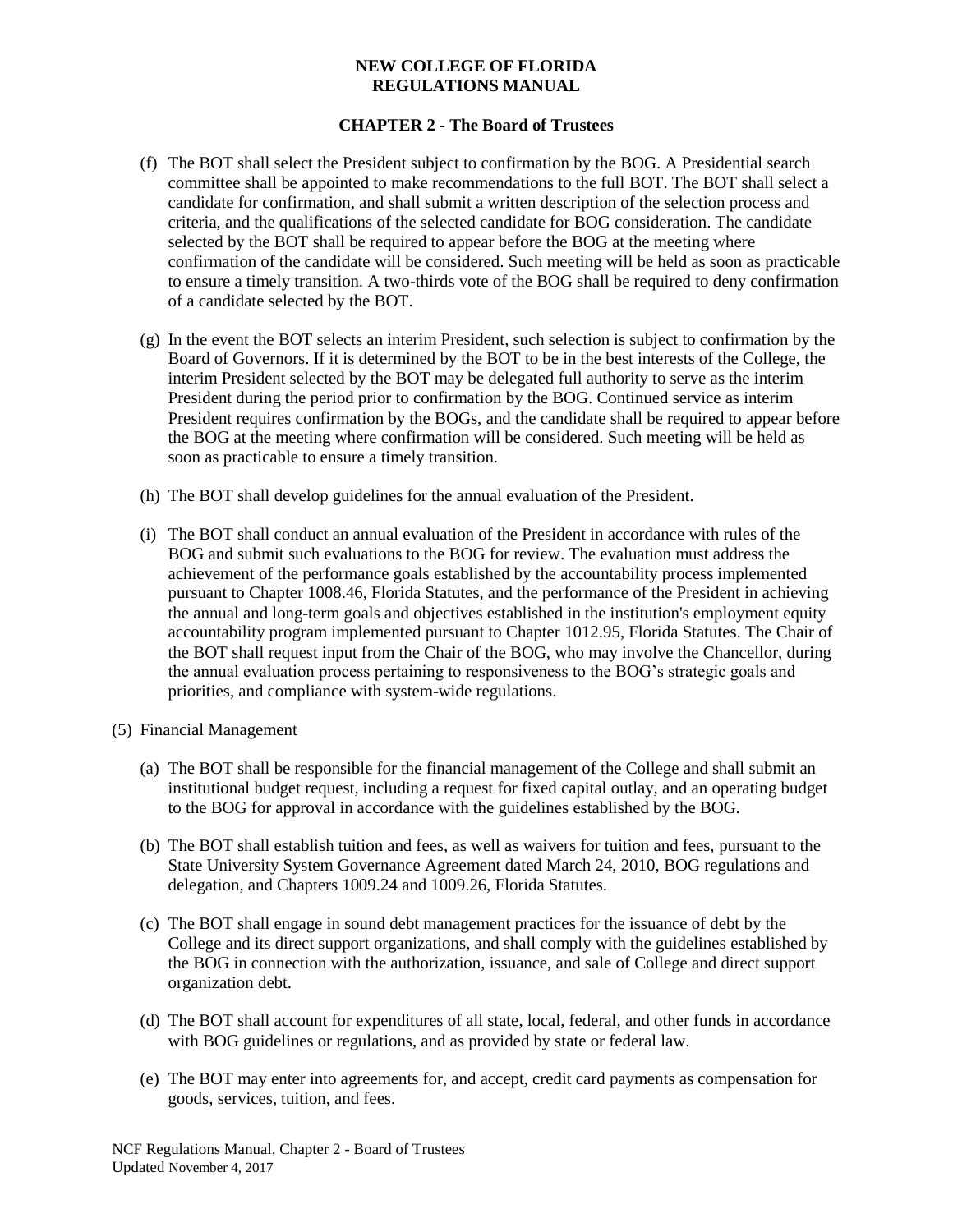- (f) The BOT shall establish policies and procedures for the performance of annual internal audits of College finances and operations. All reports generated from such audits must be submitted to the BOG after review and acceptance by the BOT or its designee.
- (g) The BOT and any direct support organization shall submit annual financial statements to the BOG.
- (6) Property and Purchasing
	- (a) The BOT shall ensure compliance with the provisions of Chapter 287.09451, Florida Statutes, for all procurement, and Chapters 255.101 and 255.102, Florida Statutes, for construction contracts, and rules adopted pursuant thereto, relating to the utilization of minority business enterprises, except that procurements costing less than the amount provided for in CATEGORY FIVE as provided in Chapter 287.017, Florida Statutes, shall not be subject to Chapter 287.09451, Florida Statutes.
	- (b) Notwithstanding the provisions of Chapter 253.025, Florida Statutes, the BOT may, with the consent of the Board of Trustees of the Internal Improvement Trust Fund, sell, convey, transfer, exchange, trade, or purchase real property and related improvements necessary and desirable to serve the needs and purposes of NCF.
	- (c) The BOT and any direct support organization must obtain prior approval from the BOG before entering into a binding contractual obligation to improve real property that will result in the BOT or the direct support organization seeking a commitment of state funds for the development, construction, operation, or maintenance of an educational or research facility.
	- (d) The BOT shall have the authority to acquire real and personal property and contract for the sale and disposal of same, and approve and execute contracts for purchase, sale, lease, license, or acquisition of commodities, goods, equipment, and contractual services, leases of real and personal property, and construction. The acquisition may include purchase by installment or lease-purchase. Such contracts may provide for payment of interest on the unpaid portion of the purchase price.
	- (e) With respect to state-funded real property acquisitions, the BOT may, with the consent of the Board of Trustees of the Internal Improvement Trust Fund, sell, convey, transfer, exchange, trade, or purchase real property and related improvements necessary and desirable to serve the needs and purposes of the College.
		- 1. The BOT may secure appraisals and surveys in accordance with the policies and procedures of the Board of Trustees of the Internal Improvement Trust Fund. Whenever the BOT finds it necessary for timely property acquisition, it may contract, without the need for competitive selection, with one or more appraisers whose names are contained on the list of approved appraisers maintained by the Division of State Lands in the Department of Environmental Protection.
		- 2. The BOT may negotiate and enter into an option contract before an appraisal is obtained. The option contract must state that the final purchase price may not exceed the maximum value allowed by law. The consideration for such an option contract may not exceed 10 percent of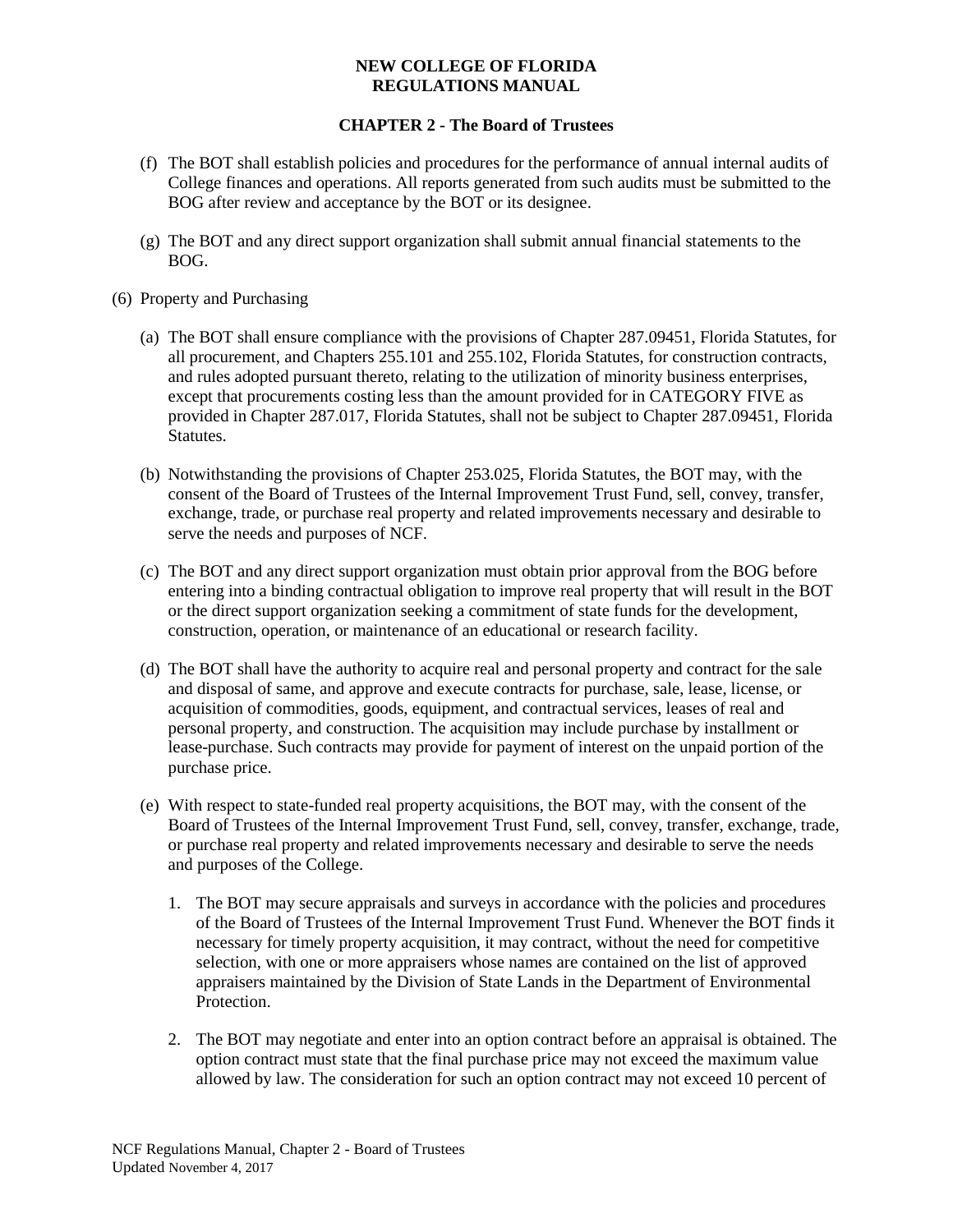# **CHAPTER 2 - The Board of Trustees**

the estimate obtained by the BOT, or 10 percent of the value of the parcel, whichever is greater, unless otherwise authorized by the BOT.

- 3. Title to property acquired by the BOT prior to January 7, 2003, and to property acquired thereafter with state funds, shall vest in the Board of Trustees of the Internal Improvement Trust Fund. With respect to all other real property acquired by the College, such property shall be titled in the name of the BOT, or as the BOT may deem appropriate.
- 4. This subsection is not intended to abrogate in any manner the authority delegated to the Board of Trustees of the Internal Improvement Trust Fund or the Division of State Lands to approve a contract for purchase of state lands or to require policies and procedures to obtain clear legal title to parcels purchased for state purposes. Title to property acquired by the BOT prior to January 7, 2003, and to property acquired with funds appropriated by the Legislature, shall vest in the Board of Trustees of the Internal Improvement Trust Fund.
- (f) The BOT shall submit plans for all new campuses and instructional centers to the BOG for approval.
- (g) The BOT shall administer a program for the maintenance and construction of facilities.
- (h) The BOT may exercise the right of eminent domain pursuant to the provisions of Chapter 1013, Florida Statutes. Any suits or actions brought by the BOT shall be brought in the name of the BOT, and the Department of Legal Affairs shall conduct the proceedings for, and act as the counsel of, the BOT.
- (i) The BOT shall be responsible for the use, maintenance, protection, and control of, and the imposition of charges for, College-owned or College-controlled buildings and grounds, property and equipment, name trademarks and other proprietary marks, and the financial and other resources of the College. Such authority may include placing restrictions on activities and on access to facilities, firearms, food, tobacco, alcoholic beverages, distribution of printed materials, commercial solicitation, animals, and sound. The authority vested in the BOT in this subsection includes the prioritization of the use of space, property, equipment, and resources and the imposition of charges for those items.
- (j) With respect to any funds or real or personal property designated by will, deed, agreement, or court appointment to be held in trust for the benefit of the College or its students, faculty members, officers, or employees, or for any educational purpose, the BOT may act as trustee with full legal capacity as trustee to administer such trust property and, in such event, the title thereto shall vest in the BOT as trustee. In all such cases, the BOT shall have the power and capacity to do and perform all things as fully as any individual trustee or other competent trustee might do or perform, and with the same rights, privileges, and duties including the power, capacity, and authority to convey, transfer, mortgage, or pledge such property held in trust and to contract and execute all other documents relating to said trust property which may be required for or appropriate to the administration of such trust or to accomplish the purposes of any such trust. Nothing herein shall be construed to authorize the BOT to contract a debt on behalf of, or in any way to obligate, the state; and the satisfaction of any debt or obligation incurred by the BOT under the provisions of this section shall be exclusively from the trust property, mortgaged or encumbered.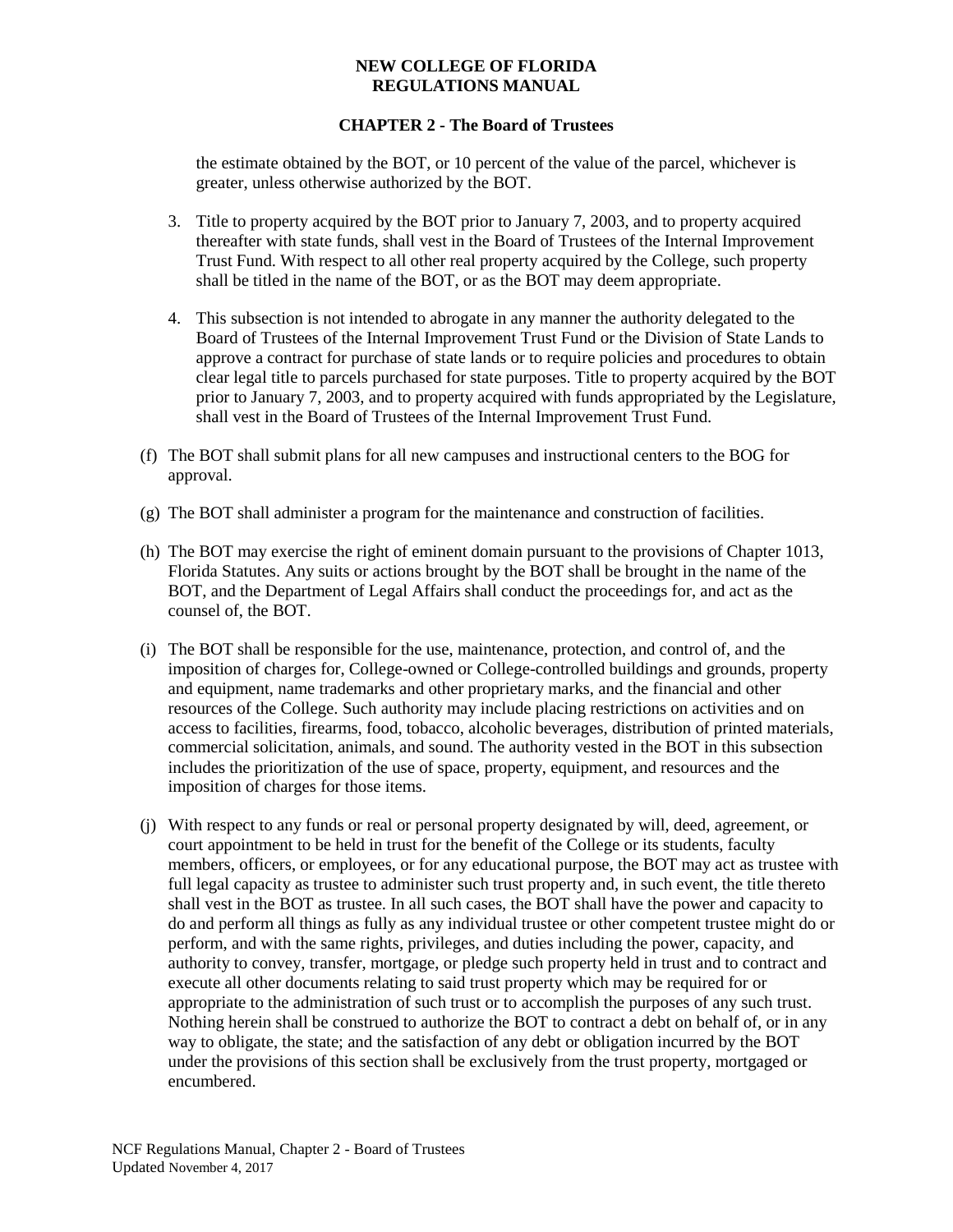- 1. Deeds, mortgages, leases, and other contracts of the BOT relating to real property of any such trust or any interest therein may be executed by the BOT, as trustee, in the same manner as is provided by the laws of the State for the execution of similar documents by other corporations or may be executed by the signatures of a majority of the members of the BOT; however, to be effective, any such deed, mortgage, or lease contract for more than 10 years of any trust property, executed hereafter by the BOT, shall be approved by a resolution of the BOG; and such approving resolution may be evidenced by the signature of either the chair or the secretary of the BOG to an endorsement on the instrument approved, reciting the date of such approval, and bearing the seal of the BOG. Such signed and sealed endorsement shall be a part of the instrument and entitled to record without further proof.
- 2. Any and all such appointments of, and acts by, the BOG as trustee of any estate, fund, or property prior to May 18, 1949, are hereby validated, and said board's capacity and authority to act as trustee until July 1, 2001, in all of such cases is ratified and confirmed; and all deeds, conveyances, lease contracts, and other contracts heretofore executed by the BOG, either by the signatures of a majority of the members of the board or in the board's name by its chair or chief executive officer, are hereby approved, ratified, confirmed, and validated.
- (k) The BOT shall prepare and adopt a campus master plan, and shall prepare, adopt, and execute a campus development agreement, pursuant to Chapter 1013.30, Florida Statutes.
- (l) The BOT may authorize the rent or lease of parking facilities, provided that such facilities are funded through parking fees or parking fines imposed by the College. The BOT may authorize the College to charge fees for parking at such rented or leased parking facilities and parking fines.
- (m) The BOT shall promulgate regulations that establish basic criteria related to the procurement of commodities and contractual services.
- (n) The BOT shall be responsible for the fire safety and sanitation of public educational and ancillary plants.
- (7) Other Powers and Duties
	- (a) The BOT may form such corporate entities as are necessary to establish and maintain faculty practice plans for the collection, distribution, and regulation of fees generated by faculty members engaged in the provision of healthcare services to patients as an integral part of their academic activities and employment as faculty. Each such faculty practice plan must be adopted by the BOT in accordance with BOG regulations and sent to the BOG for approval.
	- (b) The BOT may establish direct support organizations and College health services support organizations and certify them to use College property, facilities, and services. The BOT shall prescribe conditions for direct-support organizations and NCF health services support organizations to be certified and to use NCF property and services. Conditions relating to certification must provide for audit review and oversight by the BOT.
	- (c) The BOT may establish educational research centers for child development pursuant to Chapter 1011.48, Florida Statutes.